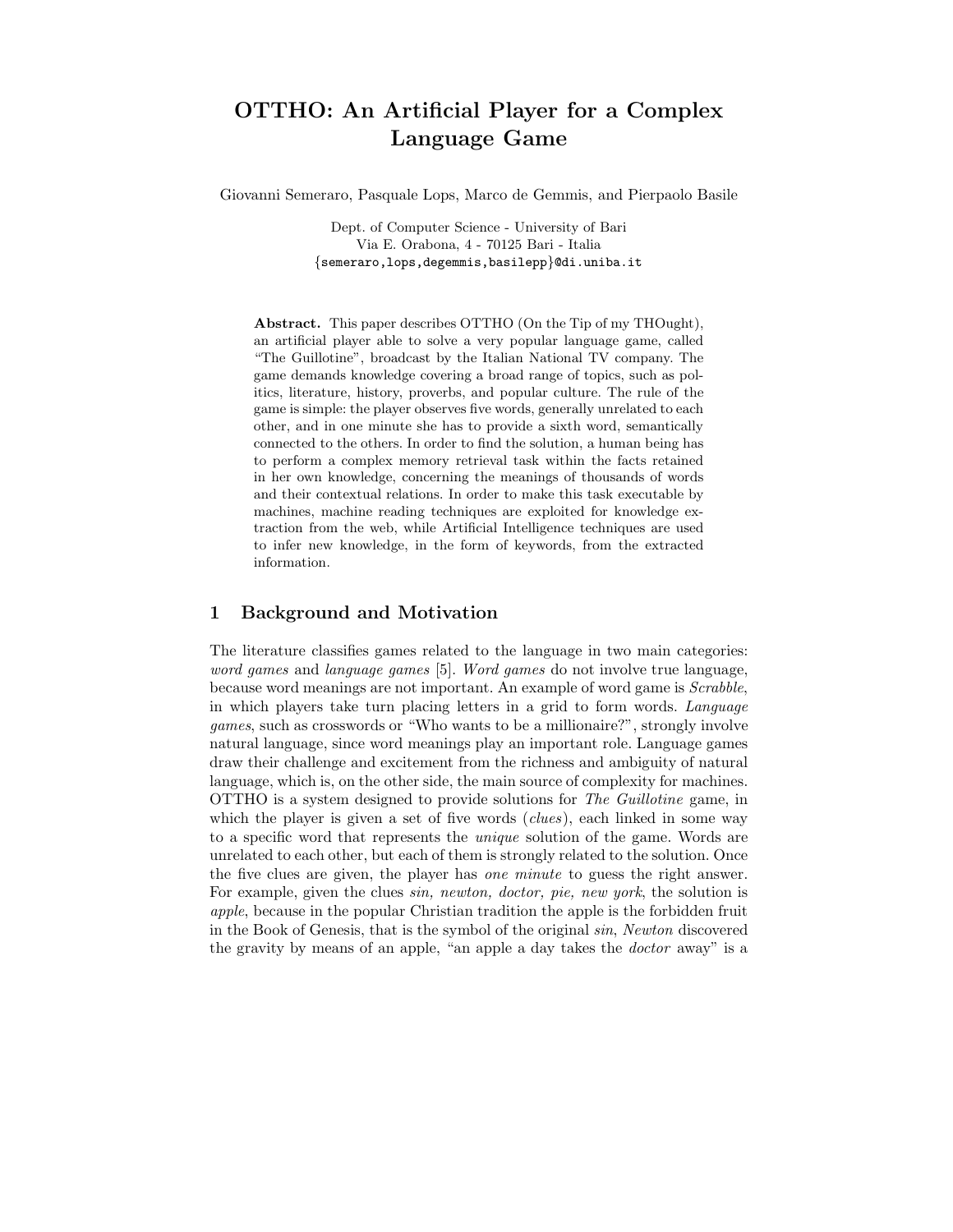proverb, the apple *pie* is a fruit cake, and *new york* city is called "the big apple". Often the solution is not so intuitive and only players with a strong background knowledge are able to find the correct word. Indeed, in order to find the solution, a human being has to perform a complex *memory retrieval* task within the facts retained in her own knowledge, concerning the meanings of thousands of words and their contextual relations [9].

No fixed sets of rules are sufficient to define the game play, thus solving the game depends exclusively on the background knowledge of the system, which is created by *machine reading* techniques. They analyze *unstructured* information stored in open knowledge sources on the Web, such as dictionaries and Wikipedia, and build a memory of linguistic competencies and world facts that can be effectively exploited by the system for a deeper understanding of clues. Relatedness between terms, providing the evidence of a strong relationship between words, is the key factor for finding a set of candidate words that likely contains the solution. To this purpose, OTTHO exploits a reasoning mechanism based on Spreading Activation techniques [4, 3] which allows matching clues with the background knowledge. The main motivation for designing an artificial player for this game is the challenge of providing the machine with both the cultural and linguistic background knowledge which makes it similar to a human being, with the ability of interpreting natural language documents and reasoning on their content. Our feeling is that the approach presented in this work has a great potential for other more practical applications besides solving a language game, which are mentioned in the last section of the paper.

# **2 System Description**

An extended knowledge base must be built for representing the *cultural* and *linguistic* background knowledge of the artificial player. After a deep analysis of the correlation between the clues and the solution, the following knowledge sources have been processed to build the memory of the system:

- **Encyclopedia** the Italian version of Wikipedia;
- **Dictionary** the De Mauro Paravia Italian on-line dictionary (no longer available);
- **Compound forms** groups of words that often go together having a specific meaning, crawled from the IntraText Digital Library (http://www.intratext.com/bsi/listapolirematiche/indalfa.htm) and the on-line dictionary TLIO - Tesoro della Lingua Italiana delle Origini (http://ovipc44.ovi.cnr.it/Tliopoli/);
- **Proverbs and Aphorisms** the Italian version of Wikiquote;
- **Movies** descriptions of Italian movies crawled from the Internet Movie Database (http://www.imdb.com);
- **Songs** Italian songs crawled from OnlyLyrics (http://www.onlylyrics.com/);
- **Books** book titles crawled from several web sites.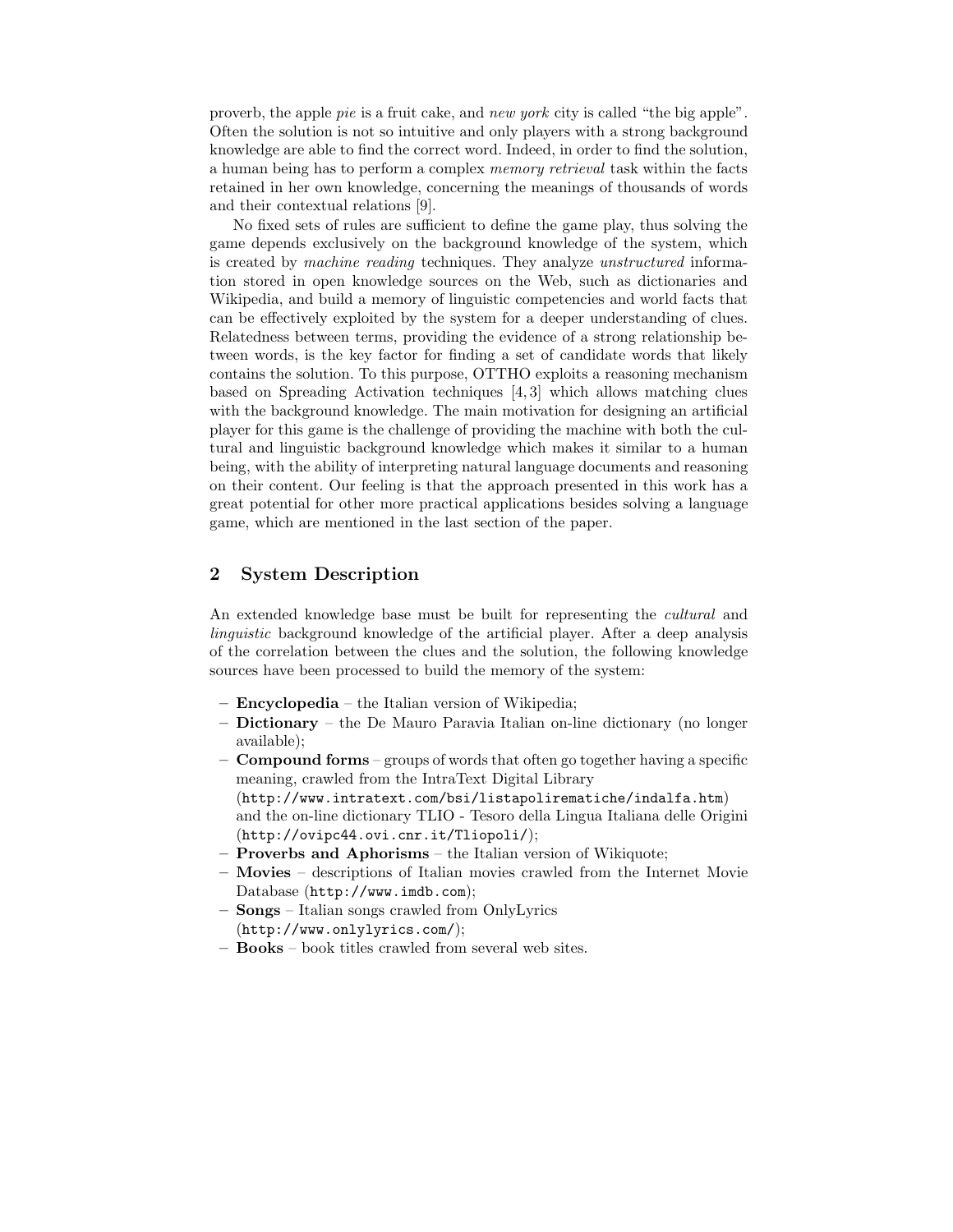The above mentioned types of sources have different characteristics, therefore an important problem is to define a uniform representation of the information they store, which is discussed in the next section.

#### **2.1 The Memory of the System: Cognitive Units**

Formerly we modeled each source as a term-term matrix whose cells represent the degree of correlation between the term on the row and the one on the column, according to specific heuristics [8]. In the new version of the system, we adopt a novel strategy based on the ACT theory of fact memory [1], according to which information in long term memory of human beings is encoded as *Cognitive Units* (CUs) that form an interconnected network. A cognitive unit is a piece of information (e.g. a proposition) we can hold consciously in our focus of attention, together with all the links (many of which are unconscious) that can be established with other parts of our cognitive structure. According to this idea, we see knowledge sources as repositories of CUs.

Because of the heterogeneity of the knowledge sources involved in the process, two problems must be solved in the implementation of the step that turns knowledge sources into a unique *machine-readable* knowledge base, with concepts represented in a homogeneous format:

- **–** identification of the basic unit representing a concept in each specific knowledge source (e.g. a Wikipedia article, a lemma in a dictionary);
- **–** definition of a unique representation model for cognitive units in the background knowledge.

Since the information provided by the knowledge sources is represented in textual form, we regard a CU as the structured textual description of a concept. For each knowledge source included in the memory of OTTHO, the basic unit describing a concept is chosen: a *lemma* in the Dictionary, an *article* in Wikipedia, etc. Basic units are turned into CUs by machine reading techniques which analyze the text and build the corresponding descriptions of recognized concepts. Each CU is represented by two fields:

1. **head** – words identifying the concept represented by the CU;

2. **body** – words describing the concept.

In a more compact way:

CU = [head|body]

For example, the Wikipedia article that provides the description of the concept *Artificial Intelligence*<sup>1</sup> is turned into the corresponding CU and stored in a repository of cognitive units:

<sup>1</sup> http://en.wikipedia.org/wiki/Artificial intelligence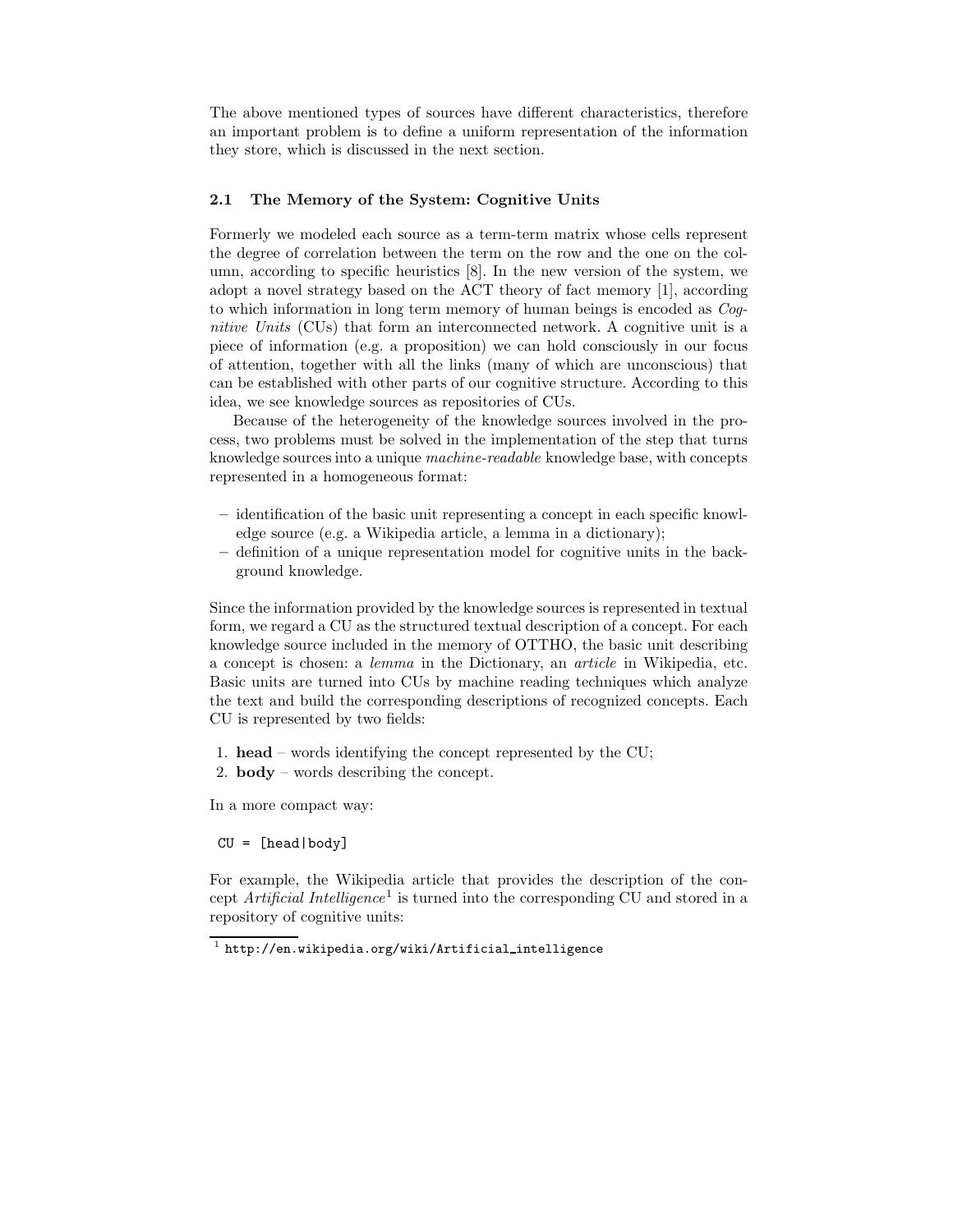```
CU_124 = [Artificial Intelligence (3.56) |AI (1.23),
machine (1.14), computer science (2.58),
 Alan Turing (2.77)]
```
Keywords in CUs are assigned a weight representing how important they are for that concept, similar to the bag of words approach in Information Retrieval (IR). The main advantage of this representation strategy is that an IR model can be adopted for retrieving relevant CUs associated with a keyword. 743,192 CUs have been defined: 584,527 for the Encyclopedia, 126,741 for the Dictionary, 10,744 for Compound Forms, 11,257 for Proverbs and Aphorisms, and 9,923 for Songs, Movies and Books. The complete description of the machine reading process can be found in [7]. This kind of "knowledge infusion" into the system creates a memory of world facts and linguistic knowledge.

As depicted in Figure 1, *clues* are used to query the memory of OTTHO, i.e. the CU repository, in order to retrieve the most appropriate "pieces of knowledge" related to them. Both clues and retrieved CUs are then passed to the reasoning algorithm, which produces a *new* list of keywords associated with them, which are possible solutions of the game. The reasoning mechanism is described in the following section.



**Fig. 1.** Process for finding candidate solutions for a run of the game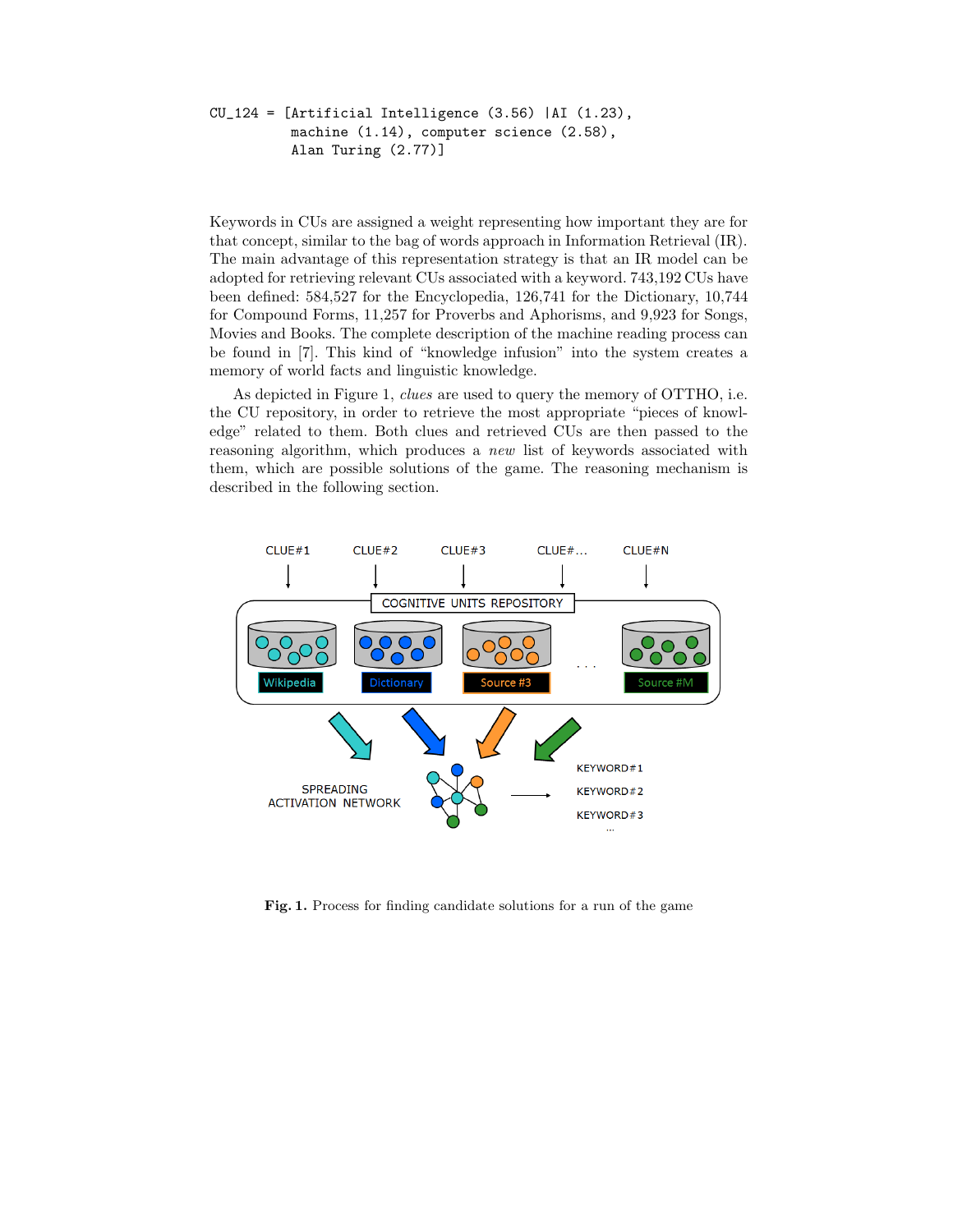#### **2.2 The Brain of the System: Spreading Activation Network**

Spreading activation has proved to be a model with a high degree of explanatory power in cognitive psychology [1]. One of the merits of this model is that it captures the way knowledge is represented as well as the way it is processed. In this model, knowledge is represented in terms of nodes and associative pathways between the nodes. Specifically, concepts are represented in memory as nodes, and relations between concepts as associative pathways between the corresponding nodes. When part of the memory network is activated, activation spreads along the associative pathways to related areas in memory. The spread of activation mechanism selects the areas of the memory network that are more ready to further cognitive processing.

Since words and their meanings are stored in the mind in a network-like structure [1], we adopted this model as the reasoning mechanism of OTTHO. In the network for The Guillotine game, called SAN - Spreading Activation Network, nodes represent either words or CUs, while links denote associations between them, obtained from CU repositories. Links are weighted with a score that measures the strength of the association.

The SAN for a run of the game is built in 3 steps: (1) nodes corresponding to clues are included in the SAN; (2) clues are connected to the most appropriate CUs retrieved by a search mechanism which queries the CU repositories by using clues; (3) retrieved CUs are connected to nodes representing the most informative terms associated with them. An example of SAN is depicted in Figure 2. All in all, the SAN is the part of the background knowledge of the system which is related to the clues of the game to be solved. The spreading process over the SAN starts from clue nodes and propagates first to CUs and then to words connected to CUs. In fact, it is a search process which selects, among all the nodes in the SAN, those which are strongly connected to clues, and therefore are good candidate solutions. Technical details about the spreading algorithm are reported in [7].

#### **3 Into and Beyond the Game**

Figure 2 shows the OTTHO user interface. In this scenario, the system supports the human player by showing, within the text area on the bottom-left, some candidate solutions for the clues visualized on the top-left of the window. A timer is displayed on the clues, near the OTTHO logo, which warns the player on time to provide the answer. The SAN is depicted on the right. The solution for this run is *letto (bed)*, which actually appears in the list of suggestions.

Figure 3 emphasizes the part of the SAN in which the solution is found. Notice that the solution is connected with the clue "galline" since the idiom "andare a *letto* con le *galline*" ("to go to bed with the chickens", that means "very early") was found in the CU repository. By clicking on the CU node of the idiom *a795* and then on the "information" button on the top of the SAN, the explanation for the solution is shown by OTTHO in the "polirematiche" box on the left.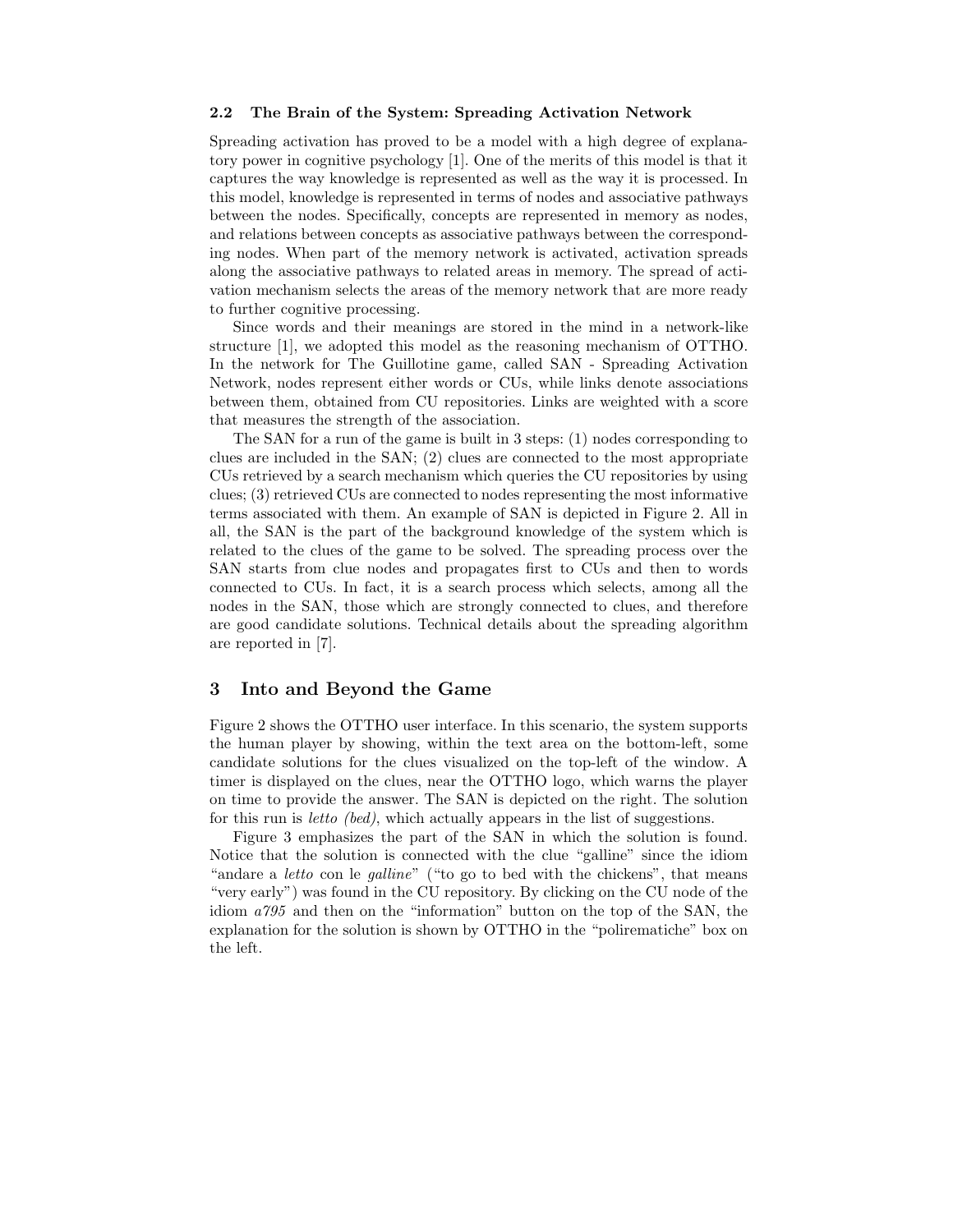

**Fig. 2.** A run of the game

The system, besides supporting the player, could also assist authors of the game for the verification of the uniqueness of the "official" solution. Indeed, the "create" button (on the left of the GUI) allows users to propose their own clues and to verify whether other words, in addition to the official answer, are consistent with the clues. In conclusion, the proposed system has a great potential for other practical applications both in the area of Information Retrieval and Information Filtering. For example, words suggested by OTTHO could be used by search engines for intelligent query expansion [2] or by content-based recommender systems for the computation of similarity between items [6].

## **References**

- 1. Anderson, J.R.: A Spreading Activation Theory of Memory. Journal of Verbal Learning and Verbal Behavior 22, 261–295 (1983)
- 2. Carpineto, C., Romano, G.: A survey of automatic query expansion in information retrieval. ACM Comput. Surv. 44(1), 1 (2012)
- 3. Collins, A.M., Loftus, E.F.: A Spreading Activation Theory of Semantic Processing. Psychological Review 82(6), 407–428 (1975)